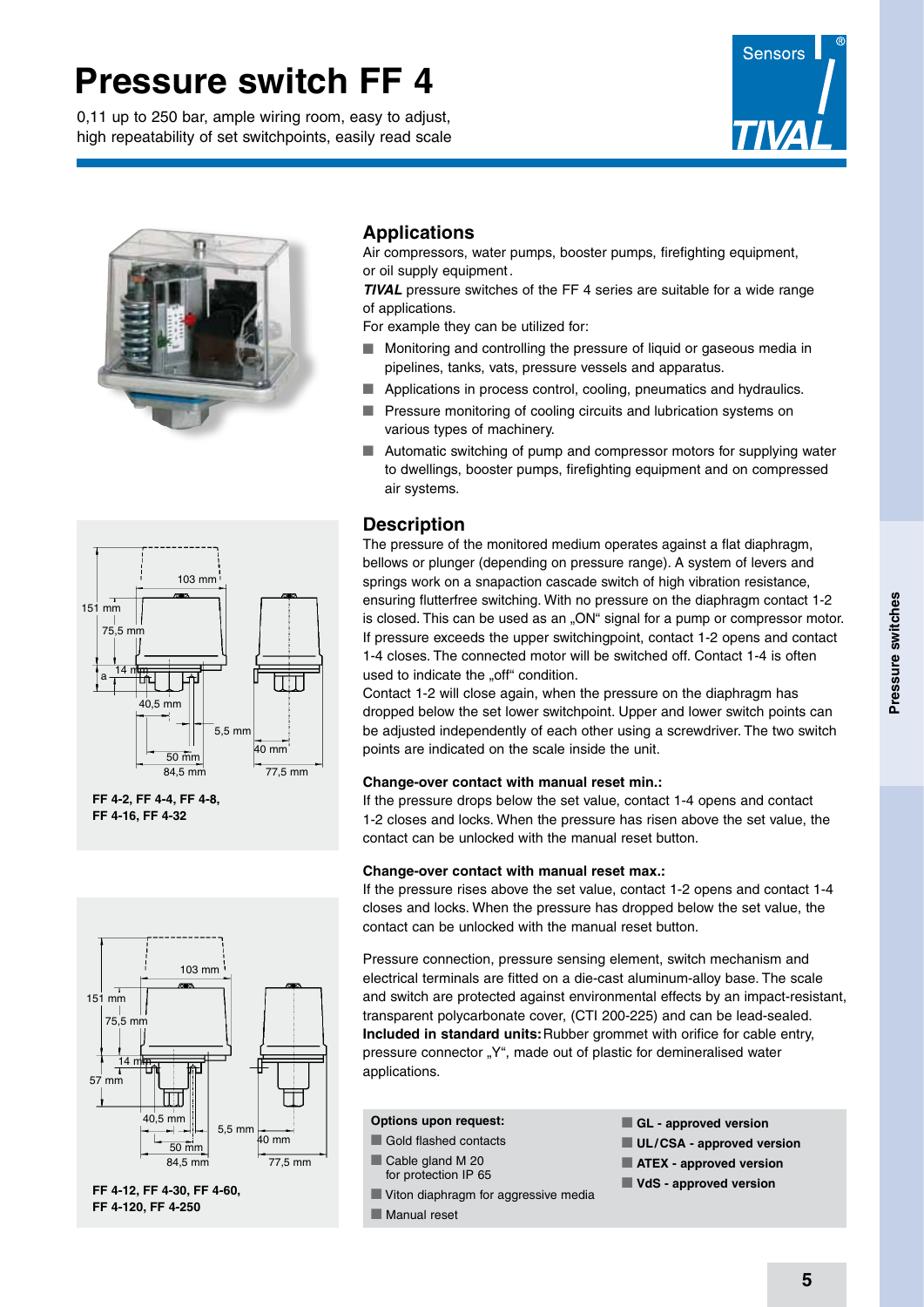0,11 up to 250 bar, ample wiring room, easy to adjust, high repeatability of set switchpoints, easily read scale



## **Types**

**Pressure switch withperbunan diaphragm** for mineral oils, water and air. Additional type **G = gold flashed contacts** Pressure connector: H (G 3/8" Female thread, DIN 1725/2), ALSi 12. VDE 0660, IEC 337-1, IEC 553-1

| Order<br>reference   | <b>Upper</b><br>switch pt.<br>adjustable (bar) | Lower<br>switch pt.<br>adjustable (bar) | <b>Smallest</b><br>$diff.*$<br>(bar) | Max.<br>operating<br>pressure (bar) | Max.<br>test<br>pressure (bar) | <b>Standard</b><br>setting<br>(bar) | Part No. |
|----------------------|------------------------------------------------|-----------------------------------------|--------------------------------------|-------------------------------------|--------------------------------|-------------------------------------|----------|
| <b>FF 4-2 DAH</b>    | 0,112                                          | 0.041.89                                | $0.07$ 0.11                          | 20                                  | 40                             | 0.5 / 1.5                           | 1010061  |
| FF 4-2 DAH G         | 0.112                                          | 0.041.89                                | $0.07$ $0.11$                        | 20                                  | 40                             | 0.5 / 1.5                           | 1010109  |
| <b>FF 4-4 DAH</b>    | 0.224                                          | 0.073.75                                | $0.15$ 0.25                          | 24                                  | 40                             | 1/3                                 | 1010062  |
| FF 4-4 DAH G         | 0,224                                          | 0.073.75                                | $0.15$ 0.25                          | 24                                  | 40                             | 1/<br>-3                            | 1010012  |
| FF 4-8 DAH           | 0.58                                           | 0,27,5                                  | 0,3<br>0,5                           | 30                                  | 40                             | 2/6                                 | 1010078  |
| FF 4-8 DAH G         | 0.58                                           | 0.27.5                                  | 0,5<br>0,3                           | 30                                  | 40                             | 2/<br>-6                            | 1010096  |
| <b>FF 4-16 DAH</b>   | 116                                            | 0.415                                   | 0,6                                  | 36                                  | 48                             | 4/12                                | 1010081  |
| <b>FF 4-16 DAH G</b> | 116                                            | 0.415                                   | 0,6                                  | 36                                  | 48                             | 4/12                                | 1010102  |
| <b>FF 4-32 DAH</b>   | 232                                            | 0.830                                   | 1,2<br>$\overline{2}$                | 52                                  | 64                             | 10/20                               | 1010076  |
| <b>FF 4-32 DAH G</b> | 232                                            | 0.830                                   | 1,2<br>$\overline{2}$                | 52                                  | 64                             | 10/20                               | 1010003  |

\* at lower ... higher end of range

# Pressure switches **Pressure switches**

### **Types**

**Pressure switchwith perbunan diaphragm and plasticpressure connector** suitable i.e. for demineralised water. Pressure connector: Y (G 3/8" Female thread, DIN 1725/2), polyamid. VDE 0660, IEC 337-1, IEC 553-1



**Control pressure switch FF 4-... DAY**

| <b>Order</b><br>reference | <b>Upper</b><br>switch pt.<br>adjustable (bar) | <b>Lower</b><br>switch pt.<br>adjustable (bar) | <b>Smallest</b><br>diff.*<br>(bar) | Max.<br>operating<br>pressure (bar) | Max.<br><b>test</b><br>pressure (bar) | <b>Standard</b><br>setting<br>(bar) | Part No. |
|---------------------------|------------------------------------------------|------------------------------------------------|------------------------------------|-------------------------------------|---------------------------------------|-------------------------------------|----------|
| <b>FF 4-2 DAY</b>         | 0,112                                          | 0.041.89                                       | $0.07$ 0.11                        | 6                                   | 12 <sup>2</sup>                       | 0.5 / 1.5                           | 1010077  |
| <b>FF 4-4 DAY</b>         | 0.224                                          | 0.073.75                                       | $0.15$ 0.25                        | 8                                   | $12 \overline{ }$                     | 1/<br>- 3                           | 1010063  |
| FF 4-8 DAY                | 0.58                                           | 0,27,5                                         | 0,5<br>0,3                         | 12                                  | 16                                    | 2/6                                 | 1010084  |
| <b>FF 4-10 DAY</b>        | 0.710                                          | 0.39.2                                         | 0,8<br>0,4                         | 12                                  | 16                                    | 4/<br>-5                            | 1010073  |
| <b>FF 4-16 DAY</b>        | 116                                            | 0.415                                          | 0,6                                | 20                                  | 24                                    | 4/12                                | 1010082  |

\* at lower ... higher end of range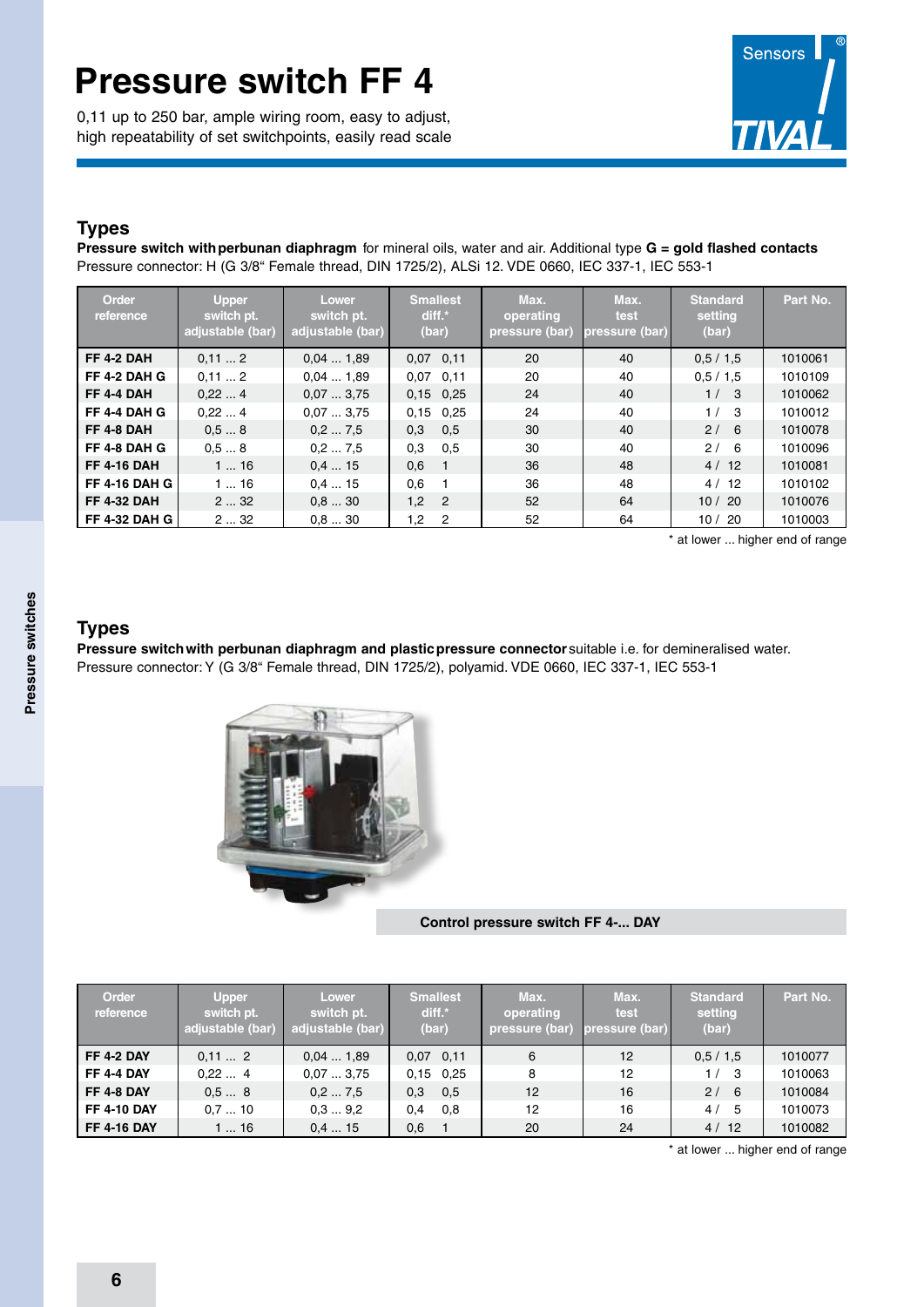0,11 up to 250 bar, ample wiring room, easy to adjust, high repeatability of set switchpoints, easily read scale



### **Types**

### **Pressure switch with stainless steel bellows Declaration of Conformity in acc. with PED, media temperature up to +200° C, de-ionised water**

Pressure connector: G (G 1/4" Female thread DIN 1725/2), stainless steel. VDE 0660, IEC 337-1, IEC 553-1



#### **Control pressure switch FF 4-... AAG / PAH**

| <b>Order</b><br>reference | <b>Upper</b><br>switch pt.<br>adjustable (bar) | <b>Lower</b><br>switch pt.<br>adjustable (bar) | <b>Smallest</b><br>diff.*<br>(bar) | Max.<br>operating<br>pressure (bar) | Max.<br>test<br>pressure (bar) | <b>Standard</b><br>setting<br>(bar) | Part No. |
|---------------------------|------------------------------------------------|------------------------------------------------|------------------------------------|-------------------------------------|--------------------------------|-------------------------------------|----------|
| <b>FF 4-12 AAG</b>        | $\ldots$ 12                                    | 0.511.2                                        | $0,5$ 0,8                          | 12                                  | 16                             | 6/7                                 | 1010074  |
| <b>FF 4-30 AAG</b>        | 430                                            | .  26,4                                        | 3,6<br>1.8                         | 30                                  | 42                             | 16/20                               | 1010066  |

\* at lower ... higher end of range

## **Types**

#### **High pressure switch with plastic plunger.**

Throttle is fitted as standard on these units. This must be removed for use with viscous media. Pressure connector: H (G 3/8" Female thread, DIN 1725/2), stainless steel. VDE 0660, IEC 337-1, IEC 553-1

| Order<br>reference  | <b>Upper</b><br>switch pt.<br>adjustable (bar) | <b>Lower</b><br>switch pt.<br>adjustable (bar) | <b>Smallest</b><br>$diff.*$<br>(bar) |    | Max.<br>operating<br>pressure (bar) | Max.<br>test<br>pressure (bar) | <b>Standard</b><br>setting<br>(bar) | Part No. |
|---------------------|------------------------------------------------|------------------------------------------------|--------------------------------------|----|-------------------------------------|--------------------------------|-------------------------------------|----------|
| <b>FF 4-60 PAH</b>  | 860                                            | 452                                            | 4                                    | 8  | 100                                 | 120                            | 20/40                               | 1010064  |
| <b>FF 4-120 PAH</b> | 16120                                          | 8104                                           | 8                                    | 16 | 200                                 | 240                            | 20/80                               | 1010079  |
| <b>FF 4-250 PAH</b> | 30250                                          | 14226                                          | 12                                   | 24 | 400                                 | 500                            | 100 / 200                           | 1010072  |

\* at lower ... higher end of range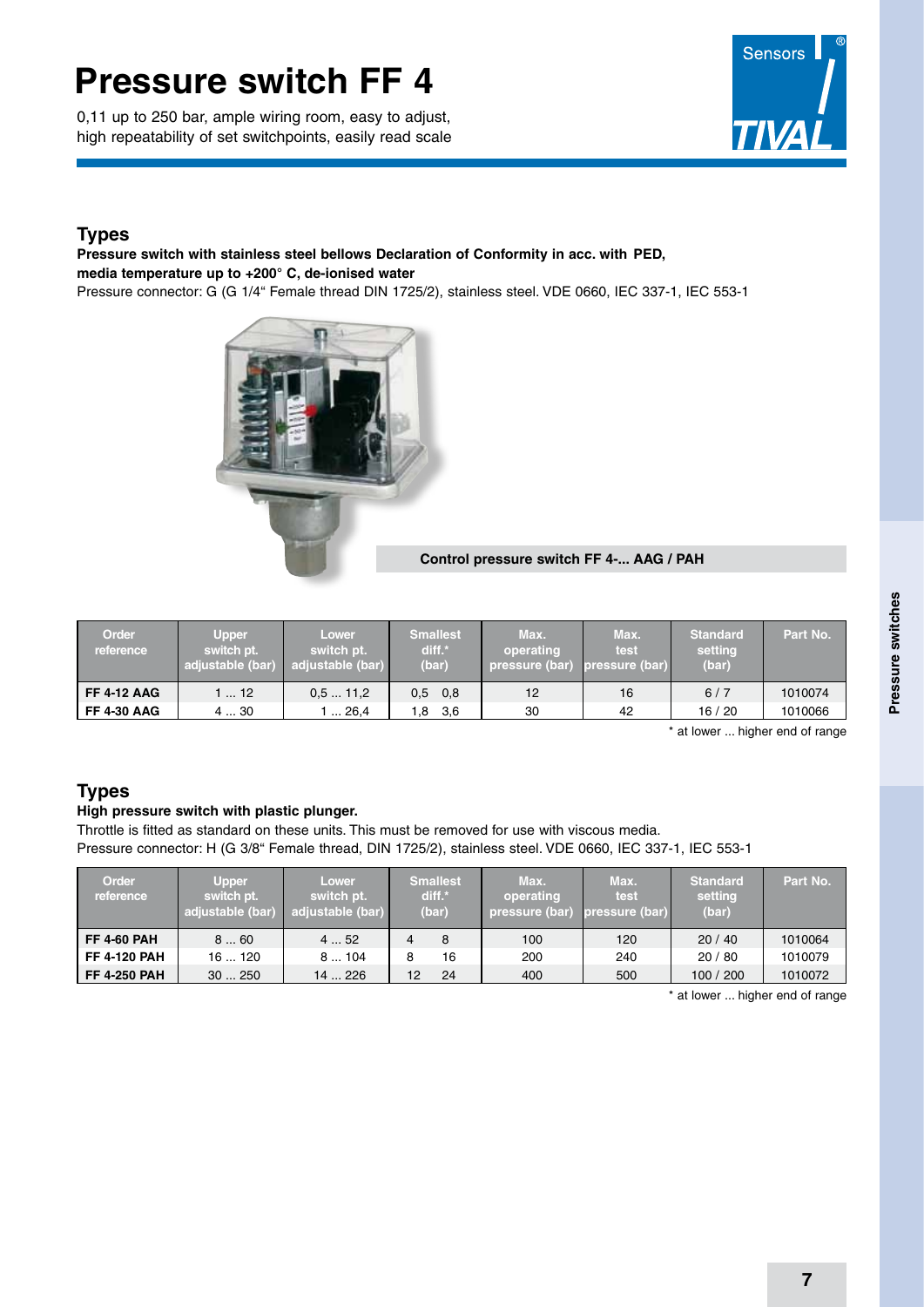0,11 up to 250 bar, ample wiring room, easy to adjust, high repeatability of set switchpoints, easily read scale



### **Types**

**Pressure switch with manual reset** DDH = reset min., DRH = reset max. Pressure connector: H (G 3/8" Female thread, DIN 1725/2), ALSi 12. VDE 0660, IEC 337-1, IEC 553-1



#### **Control pressure switch FF 4-... with manual reset**

| Order<br>reference | <b>Upper</b><br>switch pt.<br>adjustable (bar) | Lower<br>switch pt.<br>adjustable (bar) | <b>Smallest</b><br>diff.<br>(bar) | Max.<br>operating<br>pressure (bar) | Max.<br>test<br>pressure (bar) | <b>Standard</b><br>setting<br>(bar) | Part No. |
|--------------------|------------------------------------------------|-----------------------------------------|-----------------------------------|-------------------------------------|--------------------------------|-------------------------------------|----------|
| <b>FF 4-2 DRH</b>  | 0.112                                          |                                         | 0,2                               | 20                                  | 40                             | 0.5 / 1.5                           | 1010106  |
| <b>FF 4-2 DDH</b>  |                                                | 0.041.89                                | 0,1                               | 20                                  | 40                             | 0.5 / 1.5                           | 1010107  |
| <b>FF 4-4 DRH</b>  | 0,224                                          |                                         | 0,5                               | 24                                  | 40                             | 1/3                                 | 1010016  |
| <b>FF 4-4 DDH</b>  |                                                | 0,073,75                                | 0,2                               | 24                                  | 40                             | 1/3                                 | 1010100  |
| <b>FF 4-8 DRH</b>  | 0.58                                           |                                         | 1,0                               | 30                                  | 40                             | 2/6                                 | 1010069  |
| FF 4-8 DDH         |                                                | 0.27.5                                  | 0,4                               | 30                                  | 40                             | 2/6                                 | 1010094  |
| <b>FF 4-16 DRH</b> | 116                                            |                                         | 2,0                               | 36                                  | 48                             | 4/12                                | 1010110  |
| <b>FF 4-16 DDH</b> |                                                | 0.415                                   | 0,8                               | 36                                  | 48                             | 4/12                                | 1010101  |
| <b>FF 4-32 DRH</b> | 232                                            |                                         | 4,0                               | 52                                  | 64                             | 10/20                               | 1010057  |
| <b>FF 4-32 DDH</b> |                                                | 0.830                                   | 1,6                               | 52                                  | 64                             | 10/20                               | 1010087  |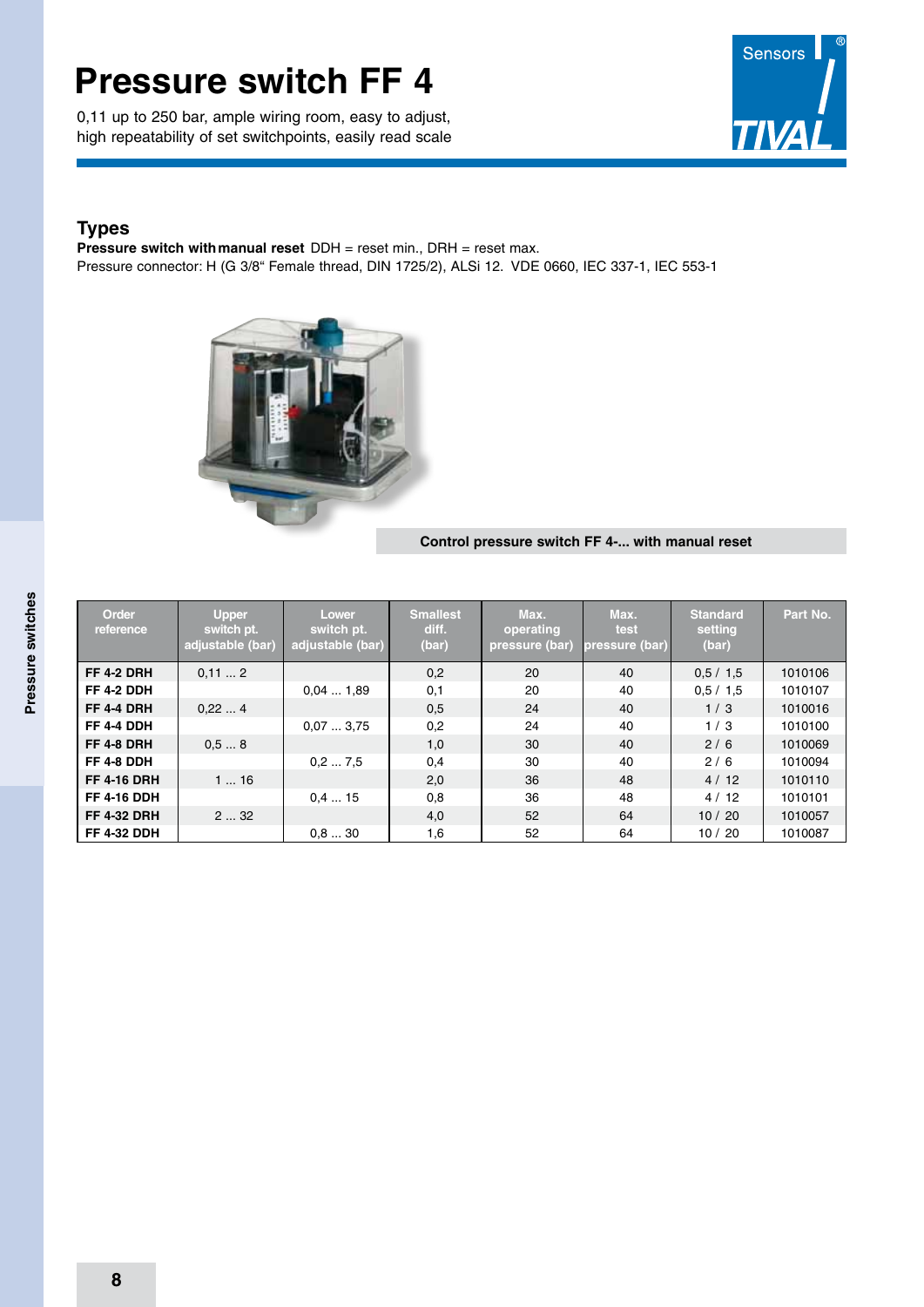0,11 up to 250 bar, ample wiring room, easy to adjust, high repeatability of set switchpoints, easily read scale



## **Types**

**Pressure switch with UL / CSA-approval IP 65** for mineral oils, water and air.

Pressure connector: F (1/4"18 NPTF), silumin. Cable gland 1/2" 14 NPTF is fitted as standard on these units. VDE 0170/0171/0660, IEC 337-1, IEC 553-1



#### **Control pressure switch FF 444-... with UL / CSA-approval**

| Order<br>reference  | <b>Upper</b><br>switch pt.<br>adjustable (psi) | <b>Lower</b><br>switch pt.<br>adjustable (psi) | <b>Smallest</b><br>$diff.*$<br>(psi) | Max.<br>operating<br>pressure (psi) | Max.<br>test<br>pressure (psi) | <b>Standard</b><br>setting<br>(psi) | Part No. |
|---------------------|------------------------------------------------|------------------------------------------------|--------------------------------------|-------------------------------------|--------------------------------|-------------------------------------|----------|
| <b>FF444-V2 DAF</b> | 358                                            | -54<br>- 1                                     | 2<br>4                               | 348                                 | 580                            | 44<br>14 <sub>l</sub>               | 1010309  |
| <b>FF444-V4 DAF</b> | 15232                                          | 6217                                           | 14<br>9                              | 522                                 | 696                            | 174<br>58 <sub>1</sub>              | 1010311  |
| <b>FF444-V6 PAF</b> | 870<br>116                                     | 58<br>754                                      | 58<br>116                            | 1450                                | 1740                           | 580<br>290/                         | 1010299  |
| <b>FF444-V7 PAF</b> | 1740<br>232                                    | 1508<br>116                                    | 232<br>116                           | 2900                                | 3840                           | 1160<br>290/                        | 1010300  |

at lower ... higher end of range

| <b>Technical data</b>                                                      |                                                    |             |              |               |                             |                      |  |  |  |
|----------------------------------------------------------------------------|----------------------------------------------------|-------------|--------------|---------------|-----------------------------|----------------------|--|--|--|
| Rated operating current at<br>AC 1<br>AC 15<br>DC 13                       | 12V<br>6 A                                         | 24 V<br>1 A | 60 V<br>0.5A | 110 V<br>0.2A | 230 V<br>16A<br>6 A<br>0.1A | 400 V<br>10 A<br>4 A |  |  |  |
| Permissible motor power $1 \sim 230$ V<br>Rated operating current AC 3     | 0,55 kW<br>10A                                     |             |              |               |                             |                      |  |  |  |
| Resistance to vibration 10 to 1000 Hz                                      | 4 g                                                |             |              |               |                             |                      |  |  |  |
| Protection acc. to DIN 40 050 / IEC 529<br>with rubber grommet             | IP <sub>54</sub>                                   |             |              |               |                             |                      |  |  |  |
| Protection acc. to DIN 40 050 / IEC 529<br>with cable glands PG 13.5 / M20 | <b>IP65</b>                                        |             |              |               |                             |                      |  |  |  |
| Ambient temperature range                                                  | $-20+70^{\circ}$ C                                 |             |              |               |                             |                      |  |  |  |
| Perm. media temperature ( DAH, PAH, DAF)<br>(DAY)<br>(…AAG).               | $+70^\circ$ C<br>$+50^{\circ}$ C<br>$+200^\circ$ C |             |              |               |                             |                      |  |  |  |
| Repeatability                                                              | < 2 % FS                                           |             |              |               |                             |                      |  |  |  |
| Electrical lifespan                                                        | AC $15 - at least 1 * 10^6$                        |             |              |               |                             |                      |  |  |  |
| Max. switching frequency                                                   | $30 * min^{-1}$                                    |             |              |               |                             |                      |  |  |  |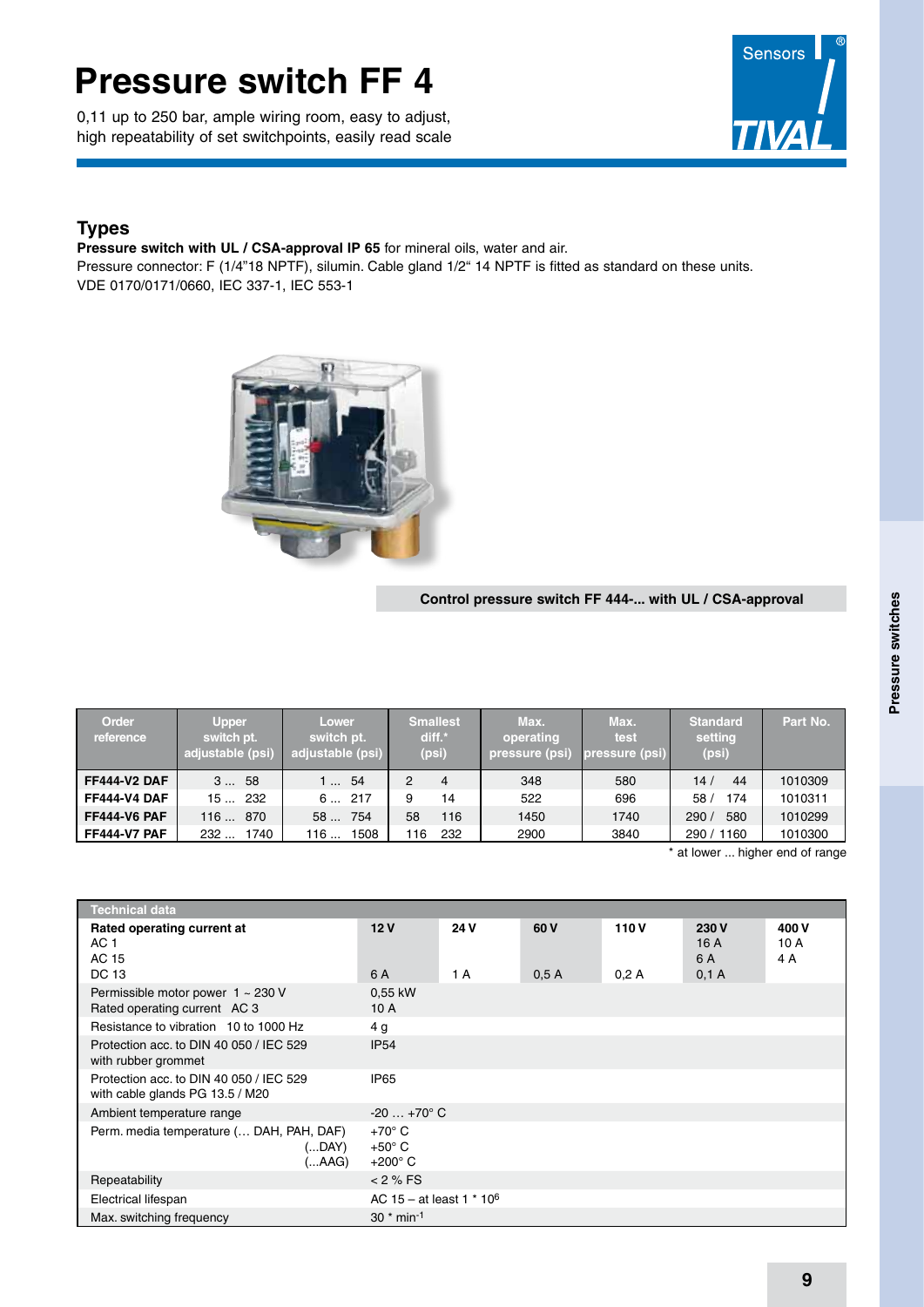0,11 up to 250 bar, ample wiring room, easy to adjust, high repeatability of set switchpoints, easily read scale



### **Media compatibility guide**

| <b>Medium name</b>             | <b>Chemical Formula</b>                                                | <b>Stainless steel</b>    | Perbunan                | <b>Viton</b>       | <b>Plastic</b> |
|--------------------------------|------------------------------------------------------------------------|---------------------------|-------------------------|--------------------|----------------|
| Acetone                        | CH <sub>3</sub> COCH <sub>3</sub>                                      | X                         |                         |                    |                |
| Acetylene                      | $HC = CH$                                                              | $\mathsf X$               | X                       | X                  | X              |
| Air                            |                                                                        | X                         | X                       | X                  | X              |
| <b>Benzene</b>                 | Sulphur-free                                                           | $\pmb{\times}$            |                         | $\mathsf X$        |                |
| <b>Butane</b>                  | $C_4H_{10}$                                                            | X                         | $\mathsf{x}$            | X                  | X              |
| <b>Butyl acetate</b>           | $CH_3COOC_4H_9$                                                        | $\mathsf X$               |                         |                    |                |
| <b>Butyl alcohol</b>           | CH <sub>3</sub> -CH <sub>2</sub> -CH <sub>2</sub> -CH <sub>2</sub> -OH | X                         |                         |                    |                |
| Carbon dioxide                 | CO <sub>2</sub>                                                        | $\mathsf{x}$              | $\mathsf{x}$            | X                  | $\mathsf{x}$   |
| Carbonic acid                  | H <sub>2</sub> CO <sub>3</sub>                                         | X                         | $\mathsf{x}$            | X                  | X              |
| <b>Chlorine</b>                | Cl <sub>2</sub>                                                        |                           |                         | X                  |                |
| Crude oil                      | $\omega$                                                               | X                         | X                       | X                  | X              |
| <b>Diesel oil</b>              | See fuels                                                              | $\mathsf X$               | $\mathsf{X}$            | $\mathsf X$        | $\pmb{\times}$ |
| <b>Ethyl acetate</b>           | $CH_3OOOC_2H_5$                                                        | X                         |                         |                    |                |
| <b>Fuels</b>                   | Diesel oil,                                                            | $\pmb{\times}$            | X                       | X                  | X              |
|                                | Leaded petrol                                                          | X                         | X                       | X                  | X              |
|                                | Benzene                                                                | $\mathsf X$               |                         | $\pmb{\mathsf{X}}$ |                |
| Glycerine                      | CH <sub>2</sub> OH-CHOH-CH <sub>2</sub> OH                             | X                         | X                       | X                  | X              |
| Glycol                         | CH <sub>2</sub> OH-CH <sub>2</sub> OH                                  | $\mathsf{x}$              | $\mathsf{X}$            | $\pmb{\times}$     | $\mathsf{x}$   |
| <b>Heating fuel oil</b>        | See also oils                                                          | X                         | X                       | X                  | X              |
| Hydrogen                       | H <sub>2</sub>                                                         | $\pmb{\times}$            | X                       |                    | $\mathsf X$    |
| Inert gases                    | L.                                                                     | X                         |                         |                    |                |
| Methanol                       | CH <sub>3</sub> OH                                                     | $\pmb{\times}$            |                         |                    |                |
| <b>Methyl chloride</b>         | CH <sub>3</sub> Cl                                                     | $\pmb{\times}$            |                         |                    |                |
| Natural gas                    | $\blacksquare$                                                         | $\pmb{\times}$            | $\mathsf X$             | X                  | $\mathsf X$    |
| Nitrogen                       | N <sub>2</sub>                                                         | X                         | $\overline{\mathsf{X}}$ | X                  | X              |
| <b>Oils</b>                    | Mineral                                                                | $\mathsf X$               | $\mathsf{X}$            | $\pmb{\times}$     | $\mathsf{x}$   |
| Oils                           | Vagetable                                                              | X                         | X                       | Χ                  |                |
| Oxygen                         | O <sub>2</sub>                                                         | $\mathsf X$               |                         | $\pmb{\mathsf{X}}$ |                |
| Ozone                          |                                                                        | $\mathsf X$               |                         | X                  |                |
| Perchlorethylene               | $CCI2=CCL2$                                                            | $\mathsf{X}$              |                         | $\mathsf{x}$       |                |
| <b>Petrol</b>                  | All types                                                              | X                         |                         | X                  |                |
| <b>Phenolic acid</b>           | $C_6H_5(OH)$                                                           | $\pmb{\times}$            |                         |                    |                |
| Sulphar dioxide                | SO <sub>2</sub>                                                        | $\boldsymbol{\mathsf{X}}$ |                         | d                  |                |
| <b>Toluene (Metyl benzene)</b> | $C_6H_5CH_3$                                                           | $\mathsf{x}$              |                         | $\mathsf{x}$       |                |
| <b>Trichlorethene</b>          | $CHCI=CCI2$                                                            | X                         |                         | X                  |                |
| Water                          | Steam / vapor                                                          | $\mathsf X$               | X                       | $\pmb{\mathsf{X}}$ |                |
| Water                          | Destilled, de-aerated                                                  | X                         | $\mathsf X$             | Χ                  | X              |
| Water                          | Sea water                                                              | $\mathsf X$               | $\mathsf X$             |                    |                |
| Xylene                         | $C_6H_4(CH_3)_2$                                                       | X                         |                         | X                  |                |

 $X =$  recommended,  $d =$  dry

### **Accessories**

| Order reference             | <b>Description</b>                                         | Weight<br>$\left( 9\right)$ | Part No. |
|-----------------------------|------------------------------------------------------------|-----------------------------|----------|
|                             | <b>Throttles</b>                                           |                             |          |
| <b>Throttle FF4-2  32</b>   | Throttle for series FF4-2 up to 32                         | 3                           | 1011002  |
| <b>Throttle FF4-60  250</b> | Throttle for series FF4-12/30/60/120/250 (stainless steel) | 3                           | 1011003  |
|                             | Glands                                                     |                             |          |
| H 124-114                   | Steel gauge fitting, G 3/8" - G 1/2"                       | 180                         | 1071004  |
| Gland M 20                  | Glands FF4                                                 |                             | 1011004  |
| <b>Nut M 20</b>             | Nut FF4                                                    |                             | 1011007  |
|                             | Cover                                                      |                             |          |
| <b>Cover FF4</b>            | Cover FF4                                                  |                             | 1011001  |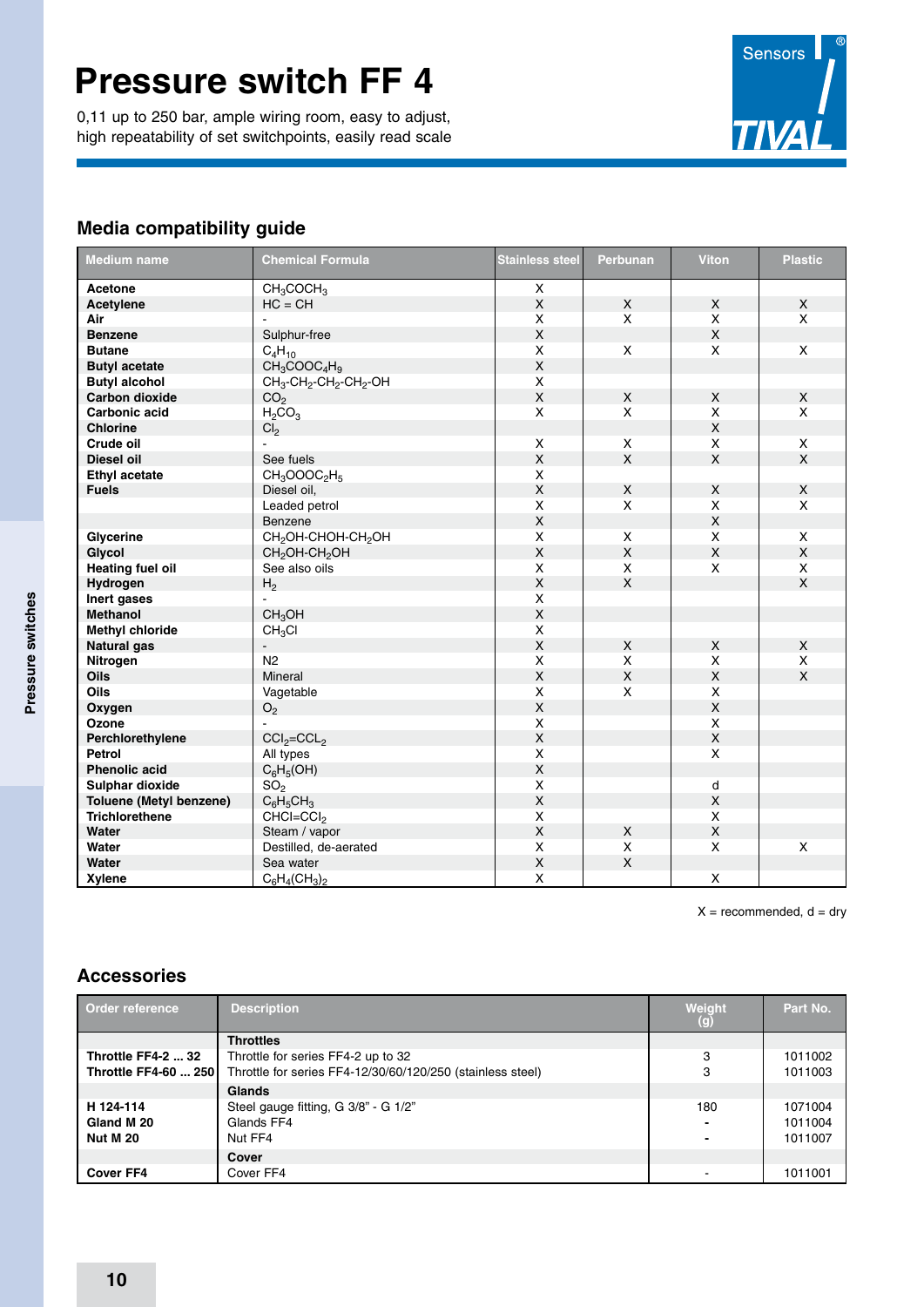0,11 up to 250 bar, ample wiring room, easy to adjust, high repeatability of set switchpoints, easily read scale



### **Dimensions**



### **Throttle for FF 4-2 up to 32**

weight:  $\sim$  3 g Order No.: 1011002



**Throttle screw for FF 4-12/30/60/120/250**

weight: ~ 3 g (stainless steel) Order No.: 1011003



#### **Gauge fitting** Steel, G 3/8" - G 1/2", Type: H 124-114 weight:  $\sim 18$  g Order No.: 1071004

### **Circuit diagrams**



**Change-over contact**

 $\overline{\mathfrak{p}}$ 

**Change-over contact** with manual reset min.

 $\frac{1}{p}$ 

**Change-overcontact** with manual reset max.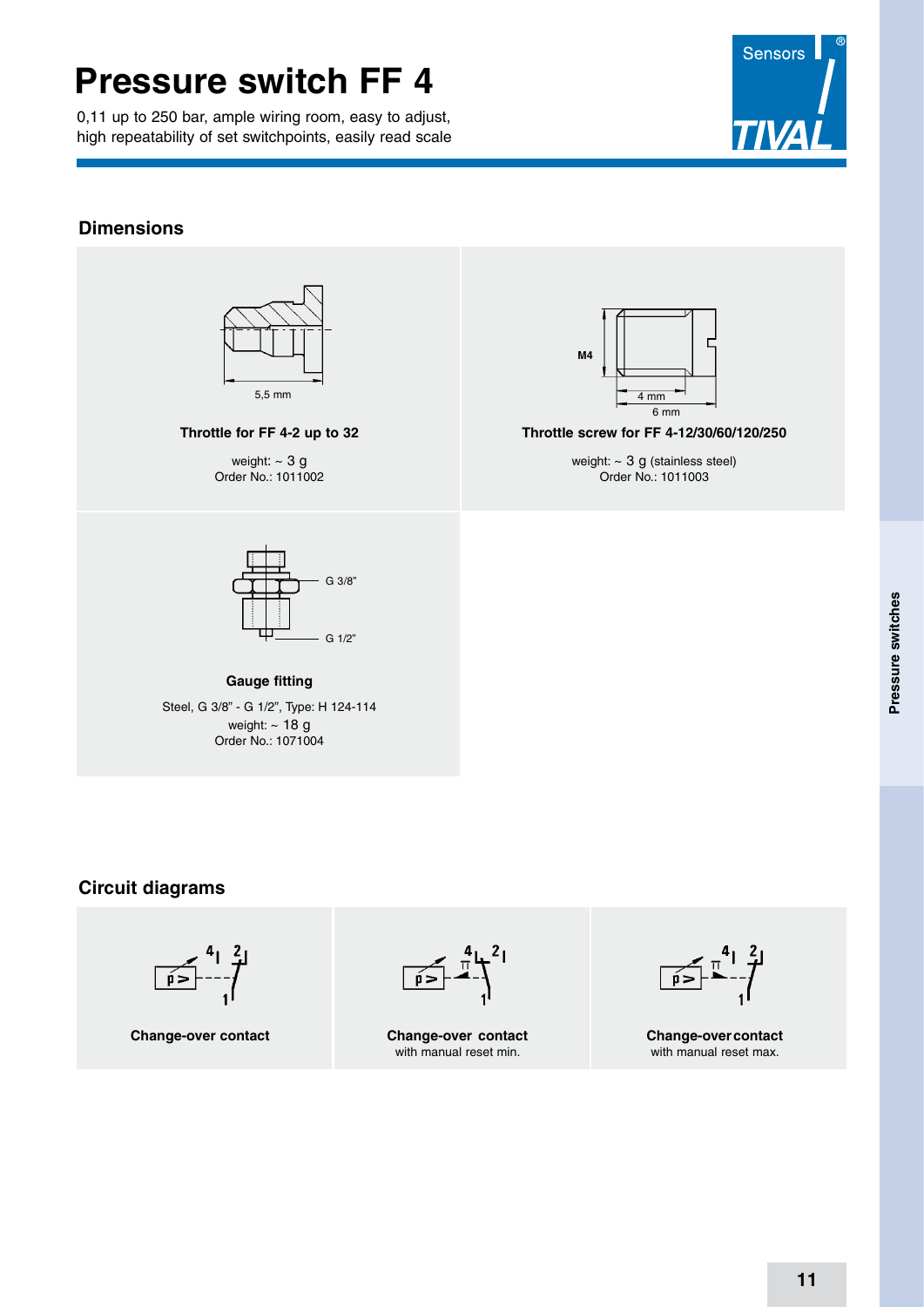0,11 up to 250 bar, ample wiring room, easy to adjust, high repeatability of set switchpoints, easily read scale



### **Pressure diagrams**

#### **Charts show the smallest adjustable differential.**

**Example per figure FF 4-4:** If upper setting is at 3.25 bar, lower setting can be adjusted between 0.07 and 3.0 bar (see arrows in the drawing).